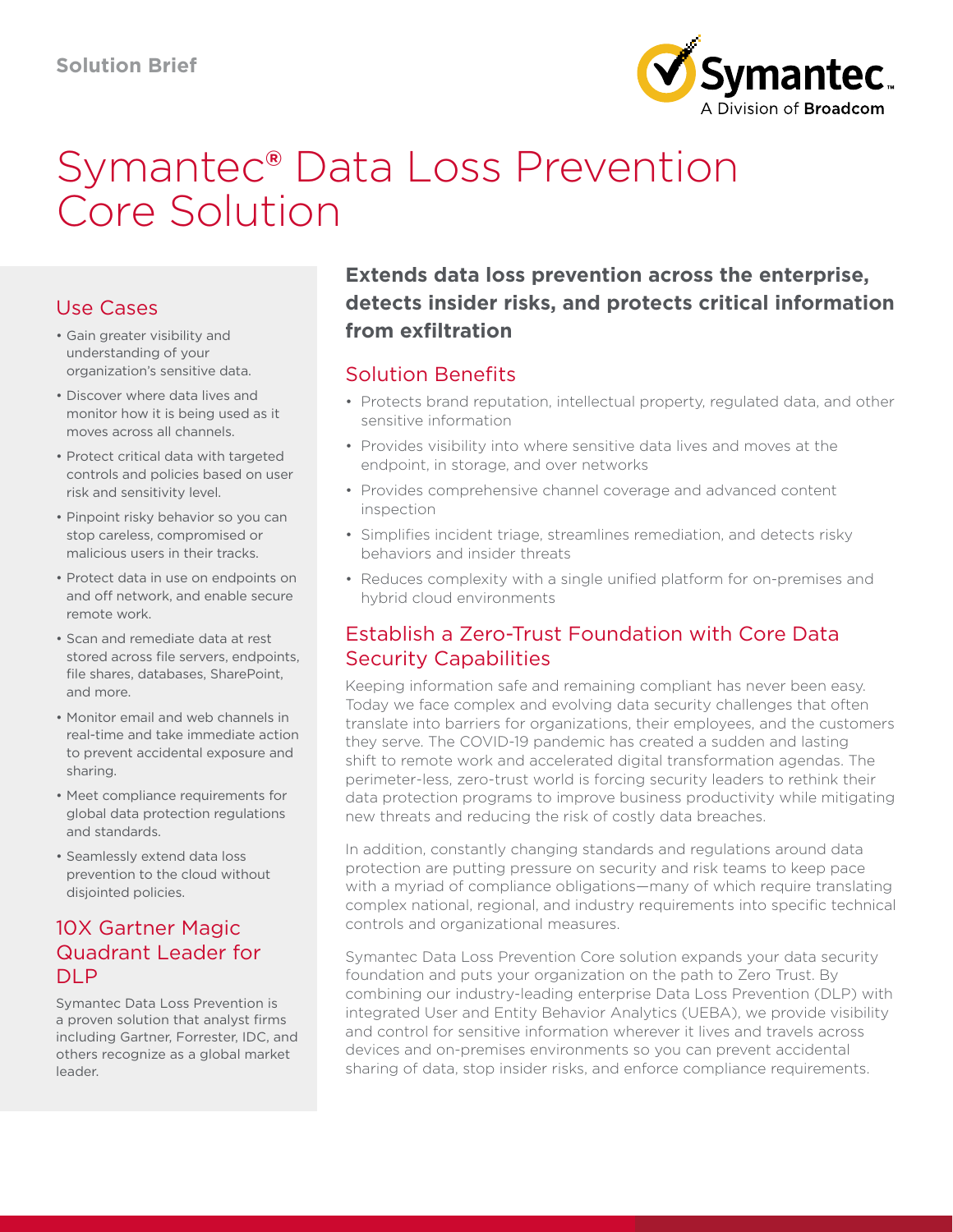## **Solution Brief**

## Solution Differentiators



Extensive Visibility and Control for Data In Use, At Rest, and In Motion Through deep content inspection and

contextual analysis, DLP provides a comprehensive understanding of where sensitive data lives, how it moves across users, devices and networks, and when it is at most risk for exposure so that you can prevent data leaks and data exfiltration attempts.



## Full Incident Details and Context of Data at Risk Speeds Up Investigation

Our intuitive management console makes it easy for you to rapidly investigate incidents and fully understand data loss risks. It provides all the enriched incident data that you need at your fingertips such as policies violated, response actions, matches detected, custom attributes, attribute correlations, incident history, and more.



#### Automated and Manual Actions Remediate Critical Incidents Quickly Advanced incident remediation capabilities enable you to automatically

respond to incidents as they arise without user intervention, manually intervene for more serious incidents with one-click SmartResponses, and distribute incidents to data owners for review. Enforcement actions include escalate, notify, redirect, quarantine/restore, and block.



## Change User Behavior with Coaching and Education

Empower your employees to make smart decisions about handling sensitive data and lower organizational risk—rather than circumventing security controls—by using real-time notifications that guide their actions and educate on data protection policies as they interact with the data.



## Unrivaled Content Detection Follows Your Data Everywhere

Go beyond regex pattern matching that can lead to high false positive rates and protect your data with sophisticated detection algorithms and techniques such as Exact Data Matching, Indexed Document Matching, Vector Machine Learning, and Sensitive Image Recognition.



#### Centralized Policies and Granular Controls Ensure Safe Data Usage Without Slowing Down Employees

Our powerful policy engine gives you fine-grained control over how users and applications can share, transfer and interact with sensitive data. In a single policy, you can combine multiple detection methods for precision, compound matching conditions for accuracy, and group rules and exceptions for individualization. Prevent risky and careless behavior that might compromise data while enabling employees to get their job done both online and off.



#### User and Entity Behavior Analytics Pinpoints and Prioritizes Problems into Actionable Insights

Backed by patented machine learning, our user and entity behavior analytics platform continuously baselines your users' normal activities and flags risky behavior and bad actors via comparative risk scoring. Its adaptive risk models, customizable dashboards, and point-andclick interface provides advanced investigation capabilities and response workflows so security analysts can address the users and risks that matter most to your organization.